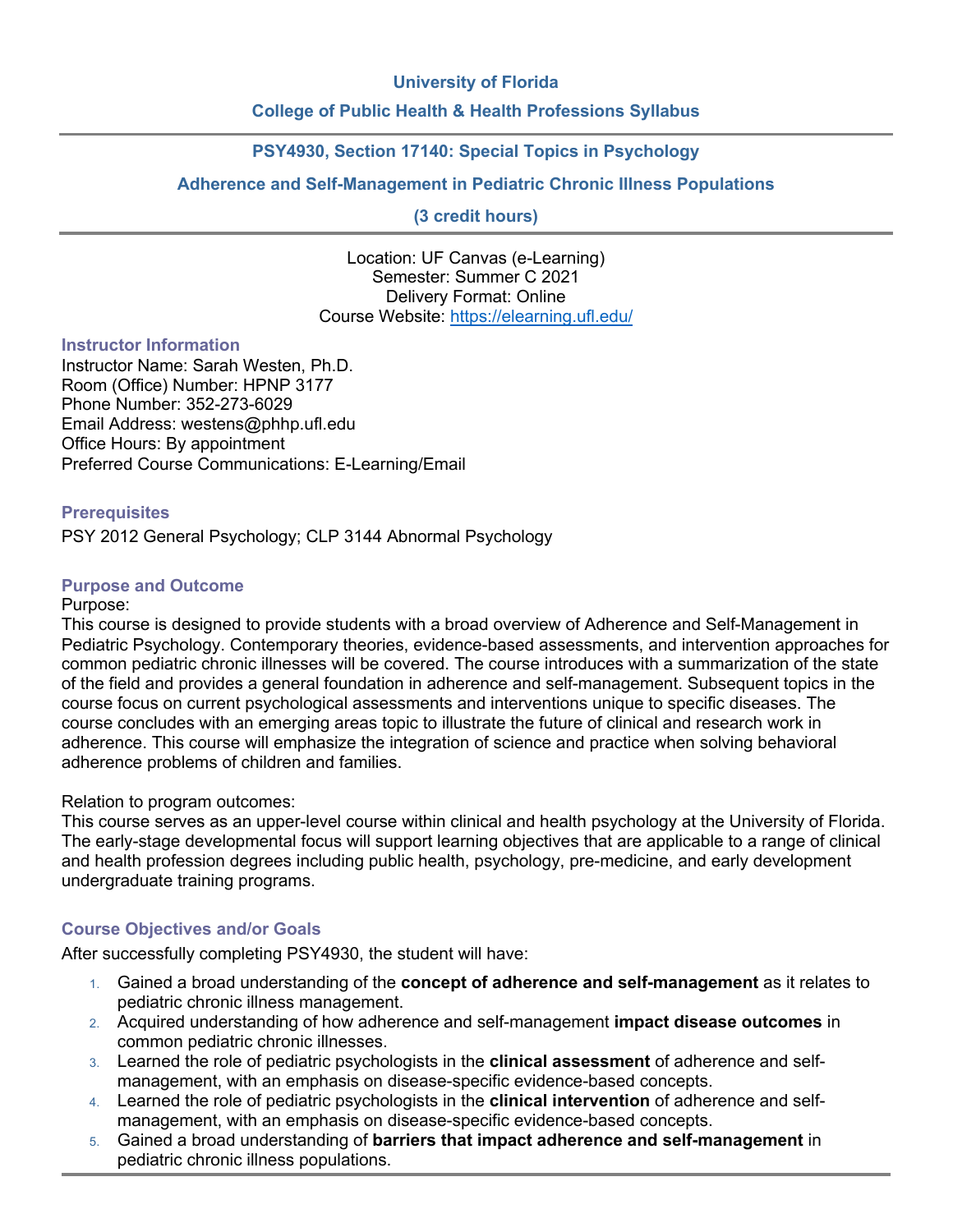6. Acquired practice **reading and critiquing scientific literature** related to adherence and selfmanagement in common pediatric chronic illnesses.

#### **Instructional Methods**

This course will be conducted online via UF Zoom and the UF Canvas E-Learning system. All course content will be provided through assigned readings, video lectures, and other posted assignments or discussions. To ensure student understanding and attention to material, students will participate in lecture quizzes for several modules, two exams, and extend learning beyond course content through assignments and a written paper (see below for more information).

This is a highly structured and content-paced course, meaning that you cannot progress to the next module until you have completed the prior one. Quizzes, assignments, and exams are locked by date, so it is *critically* important that you stay up to date and complete your modules each week. Since this is an online course that is designed to be completed through the course website, it is expected that students will complete all quizzes, exams, and assignments on their own – with no outside help from others unless specifically discussed with the course instructor.

The format of this course will be primarily lectures, given primarily by the course instructor with occasional possible guest lecturers or selected videos. Although the size and structure of this course somewhat limits class discussions, I strongly encourage students to ask questions, comment on, and discuss the material presented. Effort will be given to provide engaging and participatory lectures.

Finally, it is important for students to note that this course is designed to provide the *same amount of information* that would be given in a full in-person course offered in the Summer. Therefore, the pacing of information is quite rapid with weekly student participation required.

### **Description of Course Content**

Please refer to the UF Canvas E-Learning course website which breaks down weekly modules with a review of readings, quizzes, exams, and/or assignments due. Links to recorded lectures and other resources will be provided under the appropriate module. Readings, with the exception of the textbook, will be accessible via the UF Canvas E-Learning website. Additional readings beyond those listed may be uploaded based on class interest, guest lecturers, or updates in research. It is required that readings are completed prior to viewing lectures. Lectures will serve as a summary and application of readings. This schedule is subject to change due to instructor planning. Check UF Canvas E-Learning weekly for updates and announcements.

| <b>Week</b> | <b>Class</b><br><b>Date</b> | <b>Topic</b> | Modi &<br><b>Driscoll</b><br>Textbook<br><b>Readings</b><br>(to be<br>completed<br>before<br>class) | <b>Additional</b><br><b>Readings</b><br>(to be<br>completed<br>before<br>class)<br><b>Additional</b><br>readings<br>may be<br>uploaded to<br><b>Canvas</b><br>based on<br>class<br>interest,<br>guest<br>lecturers, or<br>research | Quizzes/Exams<br>(online)<br><b>Quizzes will be</b><br>administered<br>on Canvas in a<br>lockdown<br>browser during<br>class. You must<br>be present for<br>the respective<br>class period to<br>receive credit<br>on quizzes.<br>Exams will be<br>administered<br>on Canvas | <b>Assignments</b><br>(submit in<br>Canvas) |
|-------------|-----------------------------|--------------|-----------------------------------------------------------------------------------------------------|------------------------------------------------------------------------------------------------------------------------------------------------------------------------------------------------------------------------------------|------------------------------------------------------------------------------------------------------------------------------------------------------------------------------------------------------------------------------------------------------------------------------|---------------------------------------------|
|-------------|-----------------------------|--------------|-----------------------------------------------------------------------------------------------------|------------------------------------------------------------------------------------------------------------------------------------------------------------------------------------------------------------------------------------|------------------------------------------------------------------------------------------------------------------------------------------------------------------------------------------------------------------------------------------------------------------------------|---------------------------------------------|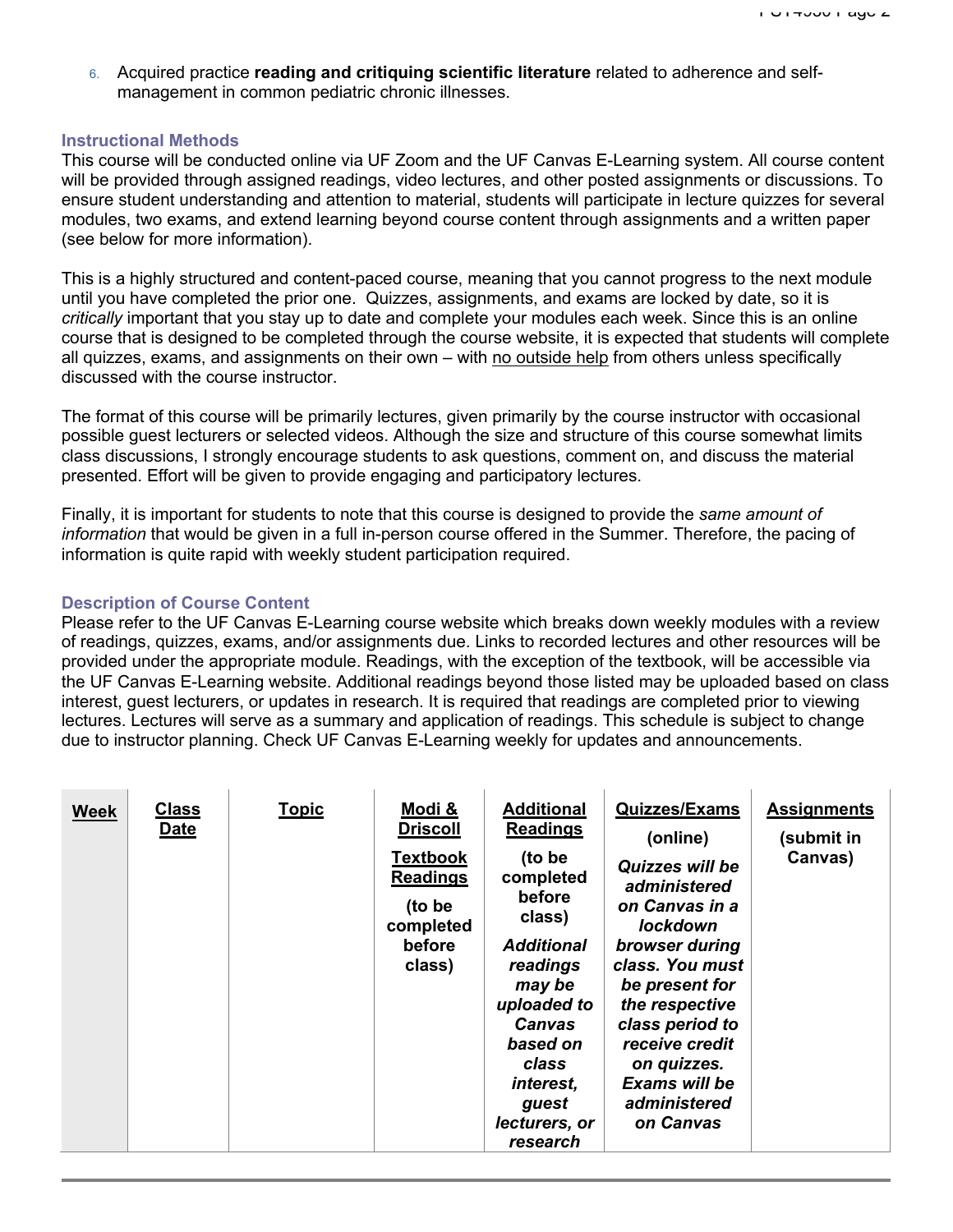|                 |                      |                                                                         |      | updates.<br><b>Please</b><br>check<br>Canvas.                                | using<br>HonorLock.                                                                                                                                          |                                        |
|-----------------|----------------------|-------------------------------------------------------------------------|------|------------------------------------------------------------------------------|--------------------------------------------------------------------------------------------------------------------------------------------------------------|----------------------------------------|
| $\overline{1}$  | 5/10/21              | Course<br>Overview                                                      |      |                                                                              | Syllabus Quiz<br>(not graded but<br>required)                                                                                                                |                                        |
|                 |                      | Overview of<br>Pediatric<br>Psychology                                  |      |                                                                              | Due: 5/15/21 at<br>11:59pm                                                                                                                                   |                                        |
| $\overline{2}$  | 5/17/21              | Introduction to<br>Adherence and<br>Self-<br>Management in<br>Pediatric | 1, 2 | Modi et al<br>(2012)<br>Quittner et al<br>(2008)                             | Quiz 1                                                                                                                                                       |                                        |
|                 |                      | Populations<br>Pediatric<br>Asthma                                      |      | Gray et al<br>(2018)                                                         |                                                                                                                                                              |                                        |
| $\overline{3}$  | 5/24/21              | 3, 4, 5<br>Pediatric Type 1<br><b>Diabetes</b><br>Childhood<br>Obesity  |      | Westen et al<br>(2019)<br>Rahelic et al                                      | Quiz 2                                                                                                                                                       | Assignment 1<br>due 5/28<br>at 11:59pm |
|                 |                      |                                                                         |      | (2020)                                                                       |                                                                                                                                                              |                                        |
|                 |                      | <b>Cystic Fibrosis</b>                                                  |      | Hommel et al<br>(2019)                                                       |                                                                                                                                                              |                                        |
| $\overline{4}$  | 5/31/21<br>[Holiday] |                                                                         |      | Holiday - No Class                                                           |                                                                                                                                                              |                                        |
| 5               | 6/7/21               | Chronic Pain<br>Pediatric<br>Oncology                                   | 6, 7 | Manworren &<br>Stinson<br>(2016)<br>Morrison et<br>al (2017)<br>Vandermorris | Quiz 3                                                                                                                                                       |                                        |
| $6\phantom{1}6$ | 6/14/21              | <b>Pediatric Sickle</b><br><b>Cell Disease</b><br>Midterm Exam          | 8    | et al (2020)<br>Badawy et al<br>(2018)                                       | Quiz 4                                                                                                                                                       |                                        |
|                 |                      | Review                                                                  |      |                                                                              |                                                                                                                                                              |                                        |
|                 | 6/17/21              | <b>Midterm Exam</b>                                                     |      |                                                                              | Exam open<br>6/17/21 from<br>5:00pm to<br>7:45pm ET<br>*This is to<br>account for 2<br>Monday holidays<br>this semester;<br>please contract<br>instructor by |                                        |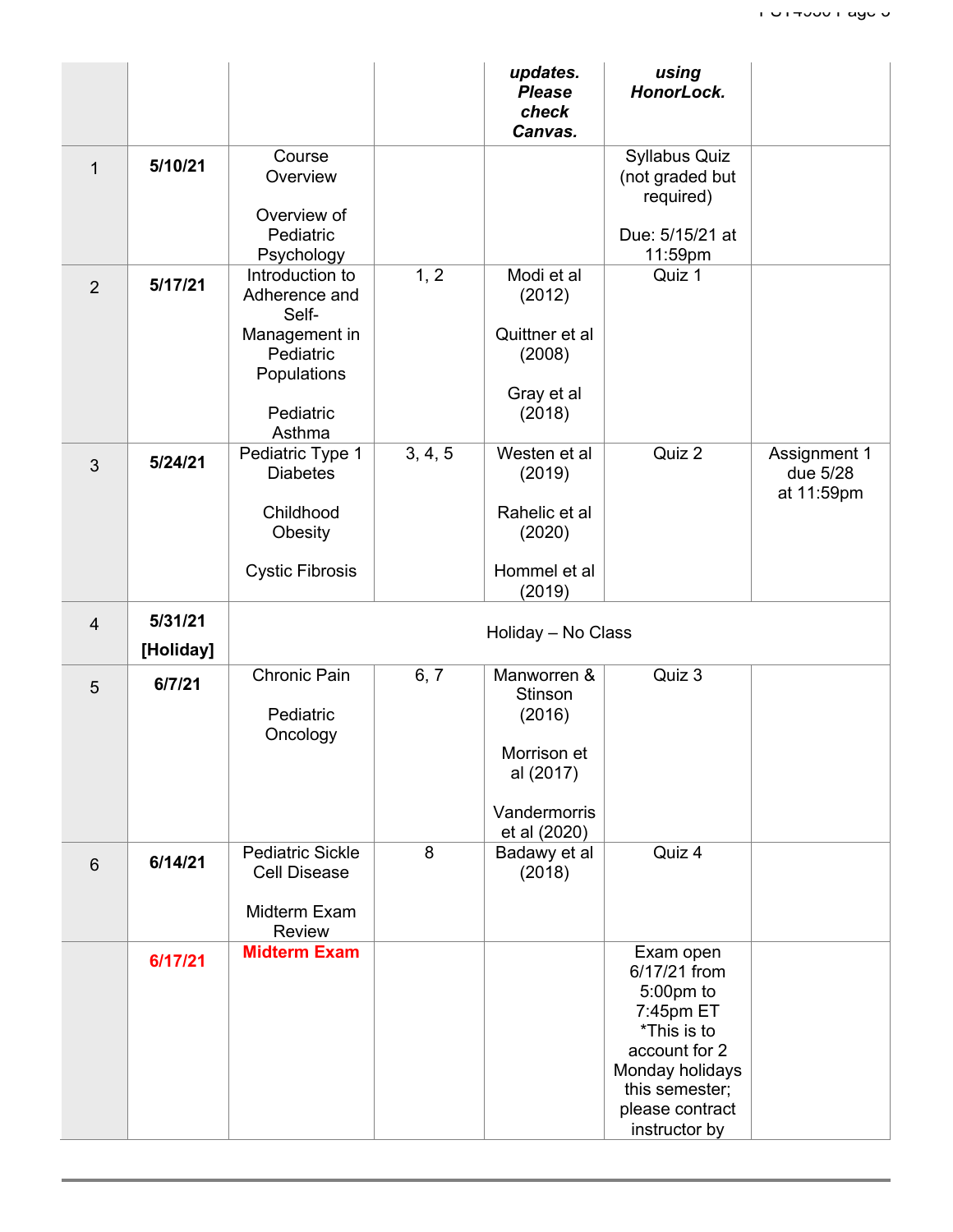|                |                                     |                                                                                      |            | 5/15/21 if you                                                                                                         |                                                 |                                                                     |  |  |  |  |
|----------------|-------------------------------------|--------------------------------------------------------------------------------------|------------|------------------------------------------------------------------------------------------------------------------------|-------------------------------------------------|---------------------------------------------------------------------|--|--|--|--|
|                |                                     |                                                                                      |            |                                                                                                                        | have a conflict                                 |                                                                     |  |  |  |  |
| $\overline{7}$ | 6/21/21<br>[Summer<br><b>Break]</b> |                                                                                      |            | Summer Break - No Class                                                                                                |                                                 |                                                                     |  |  |  |  |
| 8              | 6/28/21                             | 9, 10<br>Pediatric<br>Epilepsy<br>Spina Bifida                                       |            | Gutierrez-<br>Colina et al<br>(2018)<br>Wagner et al<br>(2017)<br>Psihogios et<br>al (2015),<br>Barker et al<br>(2020) | Quiz 5                                          | <b>Assignment 2</b><br>due 7/2/21 at<br>11:59pm                     |  |  |  |  |
| 9              | 7/5/21<br>[Holiday]                 |                                                                                      |            | Holiday - No Class                                                                                                     |                                                 |                                                                     |  |  |  |  |
| 10             | 7/12/21                             | Inflammatory<br><b>Bowel Disease</b><br>&                                            | 11, 12, 13 | Piana et al<br>(2017)                                                                                                  | Quiz $6$                                        |                                                                     |  |  |  |  |
|                |                                     | Gastrointestinal<br><b>Disorders</b><br><b>HIV/AIDS</b><br>Solid Organ<br>Transplant |            | Yazigi (2017)                                                                                                          |                                                 |                                                                     |  |  |  |  |
| 11             | 7/19/21                             | Rheumatic<br><b>Diseases</b><br>Dermatological<br><b>Disorders</b>                   | 14, 15     | <b>Brandelli et</b><br>al (2019)<br>Shah et al<br>(2015)                                                               | Quiz 7                                          | <b>Get Ahead:</b><br><b>Final Paper</b><br>Due 8/6/21 at<br>11:59pm |  |  |  |  |
| 12             | 7/26/21                             | <b>Pediatric Sleep</b><br><b>Emerging Areas</b><br><b>Final Exam</b><br>Review       | 16, 17     | Watach et al<br>(2020)<br>Plevinsky et<br>al (2020)                                                                    | Quiz 8                                          |                                                                     |  |  |  |  |
| 13             | 8/2/21                              | <b>Final Exam</b>                                                                    |            |                                                                                                                        | Exam open<br>8/2/21 from<br>3:30pm-6:15pm<br>ET | <b>Final Paper</b><br>Due 8/6/21 at<br>11:59pm                      |  |  |  |  |

## **Course Materials and Technology**

**1.** *Required Textbook***:** Modi, A. C., & Driscoll, K.A. (2020). *Adherence and Self-Management in Pediatric Populations*. (1st Edition). London: Elsevier Inc. ISBN # 978-0-12-816000-8

This text has been ordered through the UF Text Adoption service and should be available at the bookstore. Electronic (e.g., Kindle or e-text) copies may also be available for purchase online.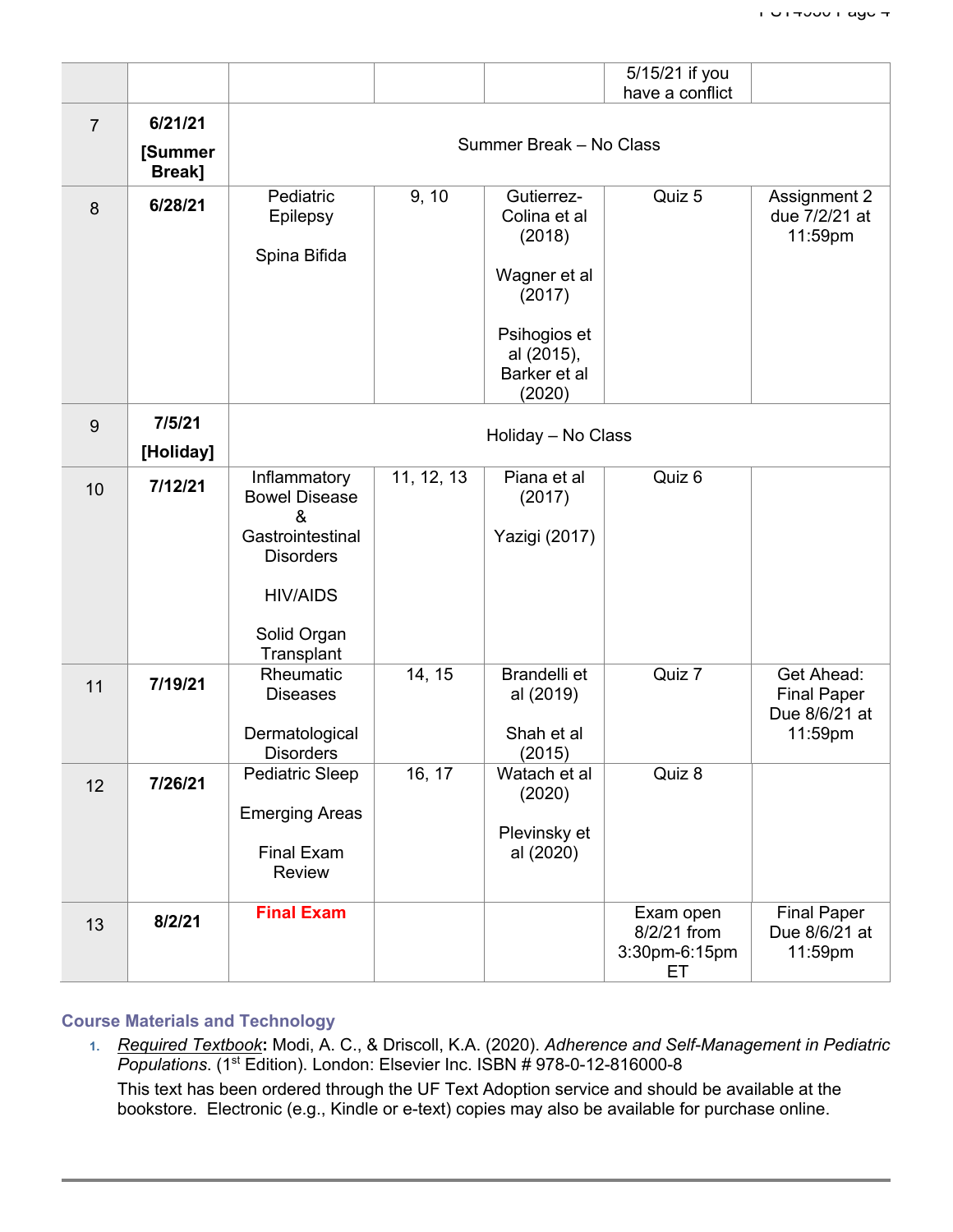- 2. *Additional readings:* Assigned readings, as listed below, will be available for download on the course website for use with Adobe Acrobat Reader.
- 3. *Electronic Device*: Given this is an online course, an electronic device with internet and E-Learning capabilities is required. Please contact the UF Computer Help Desk (contact information below) if you have questions or concerns regarding your device's capabilities.
- 4. *E-Learning*: E-Learning is the course management system that you will use for this course. E-Learning is accessed by using your Gatorlink account name and password at elearning.ufl.edu. There are several tutorials and student help links on the E-Learning login site. Quizzes and exams will require use of E-Learning's lock-down browser feature.
- 5. If you have technical questions with your electronic device or the E-Learning website, call the UF Computer Help Desk at 352-392-HELP or send email to helpdesk@ufl.edu. You are responsible for checking your account prior to each class to determine how you should prepare for the upcoming class.

For technical support for this class, please contact the UF Help Desk at:

- Learning-support@ufl.edu
- $\bullet$  (352) 392-HELP select option 2
- https://lss.at.ufl.edu/help.shtml

### *Complete Listing of Additional Readings:*

- Badawy, S. M., Thompson, A. A., Holl, J. L., Penedo, F. J., & Liem, R. I. (2018). Healthcare utilization and hydroxyurea adherence in youth with sickle cell disease. Pediatric Hematology & Oncology, 35(5- 6), 297-308.
- Barker, D. H., Shapiro, J., Lobato-Barrera, D., McQuaid, E., & Leleiko, N. (2020, Epub ahead of print). Challenges and approaches to assessing medication adherence in pediatric inflammatory bowel diseases. *Journal of Pediatric Gastroenterology and Nutrition*.
- Brandelli, Y. N., Chambers, C. T., Tutelman, P R., Stinson, J. N., Huber, A. M., & Wilson, J. P. (2019). Parent pain cognitions and treatment adherence in juvenile idiopathic arthritis. *Journal of Pediatric Psychology, 44*(9), 1111-1119.
- Gray, W. N., Netz, M., McConville, A., Fedele, D., Wagoner, S. T., Schaefer, M. R. (2018). *Pediatric Pulmonology, 53,* 668-684.
- Gutierrez-Colina, A. M., Smith, A. W., Mara, C. A., & Modi, A. C. (2018). Adherence barriers in pediatric epilepsy: From toddlers to young adults. *Epilepsy & Behavior, 80*, 229-234.
- Hommel, K. A., Rausch, J., Towner, E. K., Schall, J., Maqbool, A., Mascarenhas, M., & Stallings, V. (2019). Adherence to nutritional supplementation in cystic fibrosis. *Journal of Pediatric Nursing, 47*, 18-22.
- Manworren, R. C. B. & Stinson, J. (2016). Pediatric pain measurement, assessment, and evaluation. *Seminars in Pediatric Neurology, 23*, 189-200.
- Modi, A. C., Pai, A. L., Hommel, K. A., Hood, K. K., Cortina, D., Hilliard, M., Guilfoyle, S. M., Gray, W., & Drotar, D. (2012). Pediatric Self-management: A framework for research, practice, and policy. *Pediatrics, 129*(2), 4473-e485.
- Morrison, C. F., Martsolf, D. M., Wehrkamp, N., Tehan, R., & Pai, T. L. H. (2017). Medication adherence in hematopoietic stem cell transplantation: A review of the literature. *Biology of Blood and Marrow Transplantation, 23*, 562-568.
- Piana, C., Danhof, M., & Pasqua O, D. (2017). Impact of disease, drug and patient adherence on the effectiveness of antiviral therapy in pediatric HIV. *Expert Opinion on Drug Metabolism & Toxicology, 13*(5), 497-511.
- Plevinsky, J. M., Gutierrez-Colina, A. M., Carmody, J. K., Hommel, K. A., Crosby, L. E., McGrady, M. E., Pai, A. L. H., Ramsey, R. R., & Modi, A. C. (2020) Patient-reported outcomes for pediatric adherence and self-management: A systematic review. *Journal of Pediatric Psychology, 45*(3), 340- 357.
- Psihogios, A. M., Kolbuck, V., & Holmbeck, G. N. (2015). Condition self-management in pediatric spina bifida: A longitudinal investigation of medical adherence, responsibility-sharing, and independence skills. *Journal of Pediatric Psychology, 40*(8), 790-803.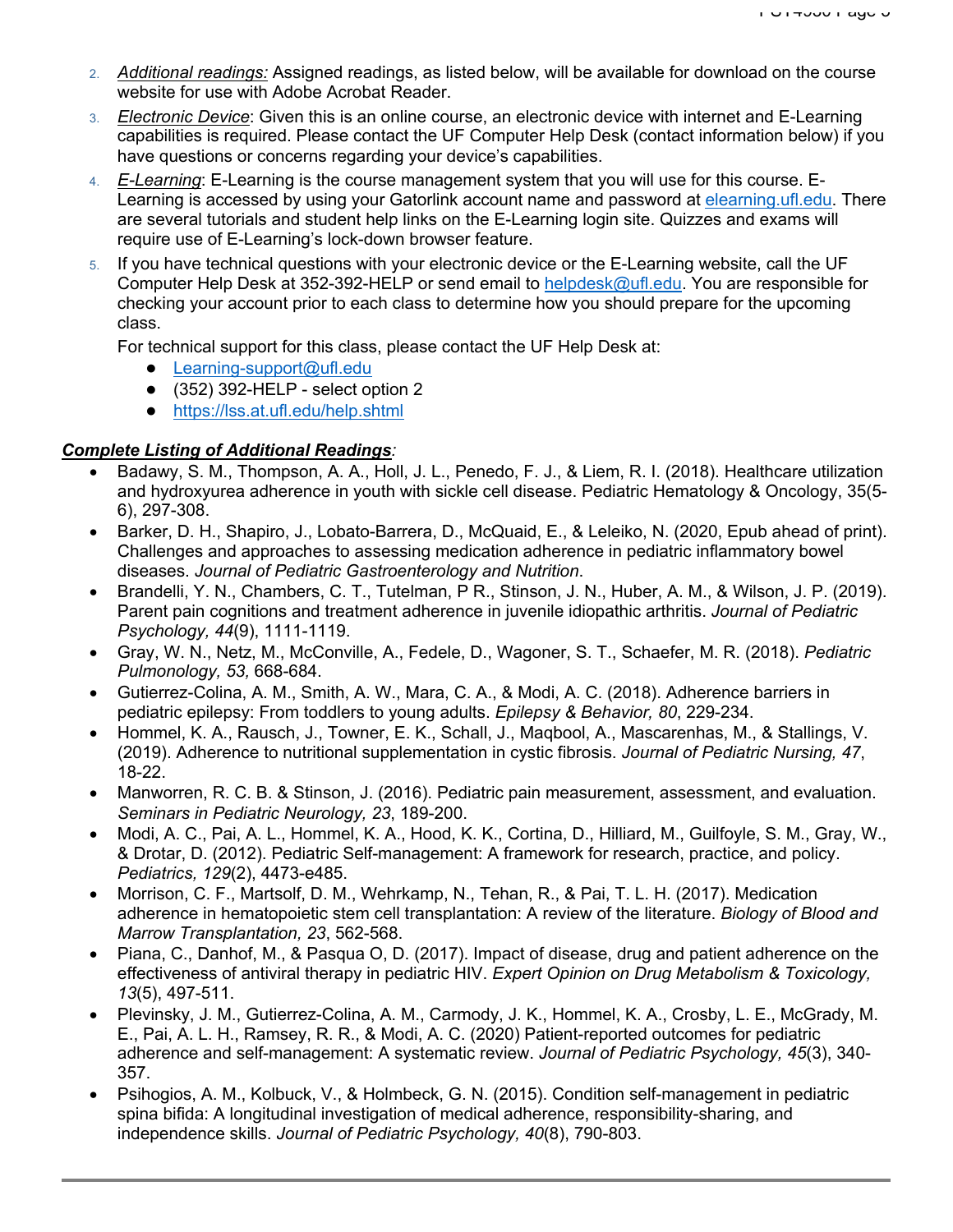- Quittner, A. L., Modi, A. C., Lemanek, K. L., Levers-Landis, C. E., & Rapoff, M. A. (2008). Evidencebased assessment of adherence to medical treatments in pediatric psychology. *Journal of Pediatric Psychology, 33*(9), 916-936.
- Rahelic, V., Glabska, D., Guzek, D., Pavic, E., Rumora Samarin, I. R., Bogdanic, A., Spehar Uroic, A., Rojnic Putarek, N., & Krnic, N. (2020, Epub ahead of print). Role of parents in body mass reduction in children with obesity—adherence and success of 1-year participation in an intervention program. *Medicina, 56,* 168.
- Vandermorris, A., Sampson, L., & Korenblum, C. (2020, Epub ahead of print). Promoting adherence in adolescents and young adults with cancer to optimize outcomes: A developmentally oriented narrative review. Pediatric Blood & Cancer, 67:e28128.
- Wagner, J. L., Modi, A. C., Johnson, E. K., Shegog, R., Escoffery, C., Bamps, Y., Austin, J K., Schultz, R. J., MapelLentz, S., & Smith, G. (2017). Self-management interventions in pediatric epilepsy: What is the level of evidence? *Epilepsia, 58*(5), 743-754.
- Shah, K. N., Cortina, S., Ernst, M. M., & Kichler, J. C. (2015). Psoriasis in childhood: Effective strategies to improve treatment adherence. *Psoriasis: Target and Therapy 5*, 43-54.
- Watach, A. J., Xanthopoulos, M. S., Afolabi-Brown, O., Saconi, B., Fox, K. A., Oiu, M., & Sawyer, A. M. (2020, Epub ahead of print). Positive airway pressure adherence in pediatric obstructive sleep apnea: A systematic scoping review. Sleep Medicine Reviews, 51:101273.
- Westen, S. C., Warnick, J. L., Albanese-O'Neill, A., Schatz, D. A., Haller, M. J., Entessari, M., & Janicke, D. M. (2019). Objectively measured adherence in adolescents with type 1 diabetes on multiple daily injections and insulin pump therapy. *Journal of Pediatric Psychology, 44*(1), 21-31.
- Yazigi, N. A. (2017). Adherence and the pediatric transplant patient. *Seminars in Pediatric Surgery, 26*, 267-271.

# **Academic Requirements and Grading**

Please review the section titled "The Respondus LockDown Browser and HonorLock Proctoring Services" above for detailed information about system requirements during quizzes and exams.

## **Quizzes:**

There will be eight quizzes in this course, each will be worth 3% of your final grade. Your lowest quiz grade will be dropped; making quizzes worth a total of 21% of your final course grade. Quizzes will be administered during a specific open period on UF Canvas E-Learning using The Respondus Lockdown Browser. Quizzes must be submitted prior to the end of the open period. There will be no make-up quizzes, except for documented medical reasons (i.e., physician note); other documented emergencies may or may not be approved pending decision by the instructor. If you miss a quiz, you will receive a score of zero on that quiz. Quizzes will not be cumulative and will cover material from readings, lectures, assignments, and discussions during the week they are assigned. Quizzes not completed during the open period or missed due to unexcused absences will be given a zero. Quizzes are closed book, to be completed independently, and no notes are allowed.

## **Exams:**

There will be two exams in this course, each will be worth 20% (for a total of 40%) of the final grade. Exams will be administered during a specified open period on UF Canvas E-Learning using HonorLock Proctoring Services. Exams must be submitted prior to the end of the open period. There will be no make-up exams, except for documented medical reasons (i.e., physician note); other documented emergencies may or may not be approved pending decision by the instructor. If you miss an exam, you will receive a score of zero on that exam. Students who are unable to complete either exam on the date/time specified may request arrangements to take the exam early, pending approval by the instructor. Such requests should be submitted in writing to the instructor as early as possible in the semester; these arrangements must be made early in the semester or they will not be considered. Exams will not be cumulative and will cover material from readings, lectures, assignments, quizzes, and discussions. Exams are closed book, to be completed independently, and no notes are allowed.

## **Assignments Submitted to E-Learning:**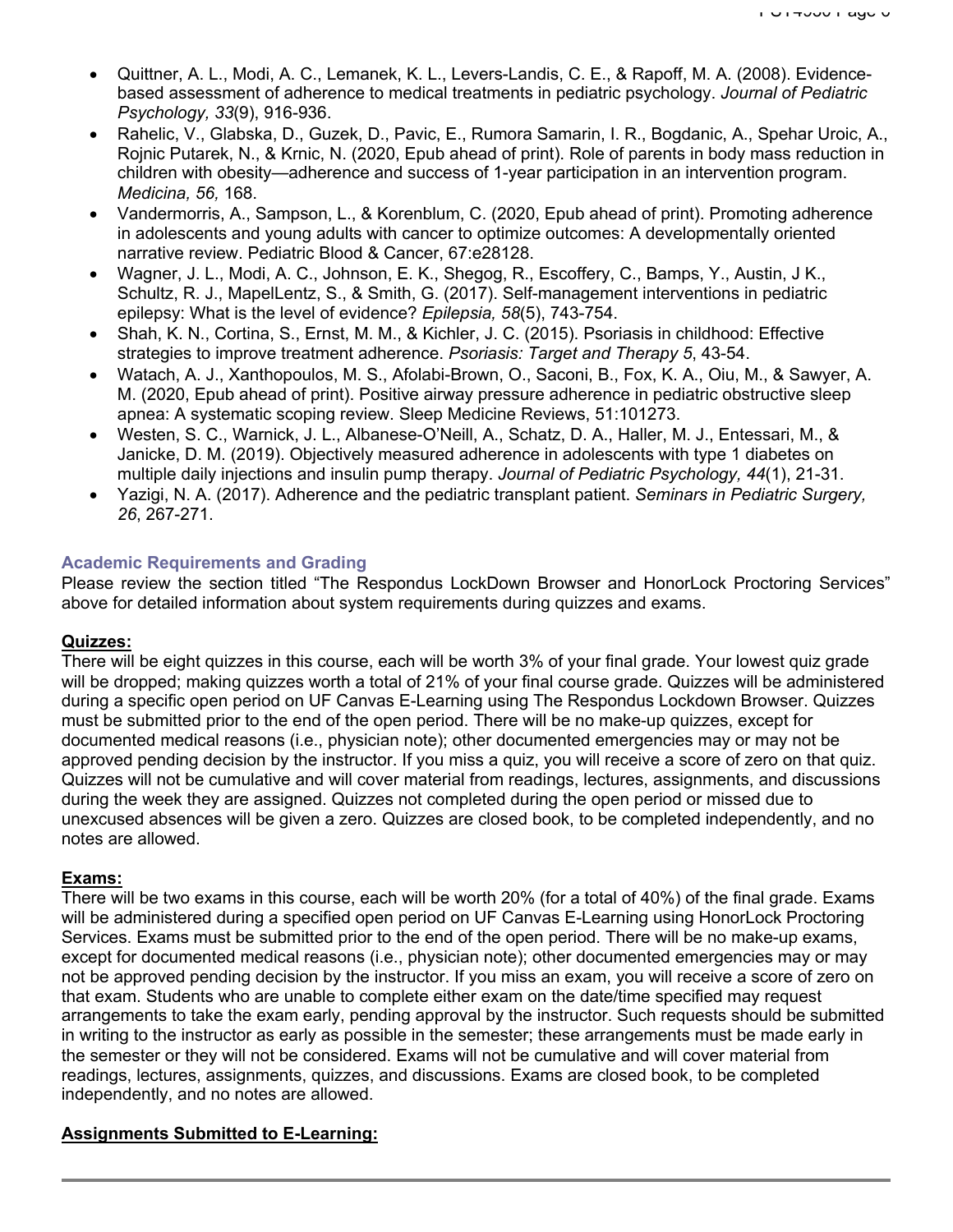There will be two assignments in this course. Detailed instructions for each assignment will be provided in UF Canvas E-Learning. These assignments will each be worth 10% of your grade (for a total of 20%) of the final grade.

## **Paper Submitted to E-Learning:**

There will be one paper required in this course. This paper will be worth 10% of the final grade. Instructions are presented below and will be provided in E-Learning. The paper will be submitted electronically via E-Learning as an assignment. Papers are to be 4 to 6 pages in length (as specified below), double spaced, 12 point font, with 1-inch margins.

### *Paper Instructions*:

Choose one of the common pediatric chronic illnesses covered in this course. Based on what you learn about this disease, via lecture, textbook, and additional reading content, your goals are to:

- 1) Briefly describe the disease and the importance of disease-specific adherence and self-management. [.5 to 1 page]
- 2) Discuss potential barriers to adherence and self-management. [.5 to 1 page]

3) Describe how the assessment methods addressed in the course measure these disease-specific barriers to adherence. If the assessment of barriers is not addressed in the content covered, describe a hypothetical questionnaire you could create to measure these barriers. If the measurement of barriers is addressed, describe how you could strengthen the described questionnaire(s) to expand upon measurement of these barriers. [1 to 1.5 pages]

4) Describe how the intervention methods addressed in the course could address and treat these diseasespecific barriers to adherence. You may cite current interventions, and/or describe hypothetical interventions you think may be beneficial to improve treatment adherence. [1 to 1.5 pages]

5) Be sure to discuss how you would measure improvement of adherence (i.e., how would you know someone improved? Think about both psychological and physical health outcomes). Discuss the potential use of patient-reported outcomes measurement. [1 page]

## **Attendance:**

Attendance will be taken during class on weeks 1, 2, 3, 5, 6, 8, 10, 11, and 12, unless modified by the instructor throughout the course. Each of these class period's attendance is worth 1% of your final course grade; attendance counts for a total of 9% of your final course grade. Given that this is an upper-level elective course, class attendance is expected, not optional. You are required to be present each week and participate in the live Zoom lecture and discussion to mark your class attendance. If you do miss a class, it will be your responsibility to makeup missed work and to schedule office hours as needed to discuss content from that class. You are expected to arrive to class on time and stay until dismissed in order to earn your attendance credit.

## **Grading**

*Snapshot View:*

| Requirement                                        | <b>Number Throughout Semester</b> | % of Final Grade |
|----------------------------------------------------|-----------------------------------|------------------|
| Attendance (Weeks 1,<br>2, 3, 5, 6, 8, 10, 11, 12) | 9<br>$(1%$ each)                  | 9%               |
| <b>Exams</b>                                       | 2                                 | 40%              |
|                                                    | (20% each)                        |                  |
| <b>Quizzes</b>                                     | 8                                 | 21%              |
|                                                    | (3% each; lowest quiz dropped)    |                  |
| <b>Assignments</b>                                 | 2                                 | 20%              |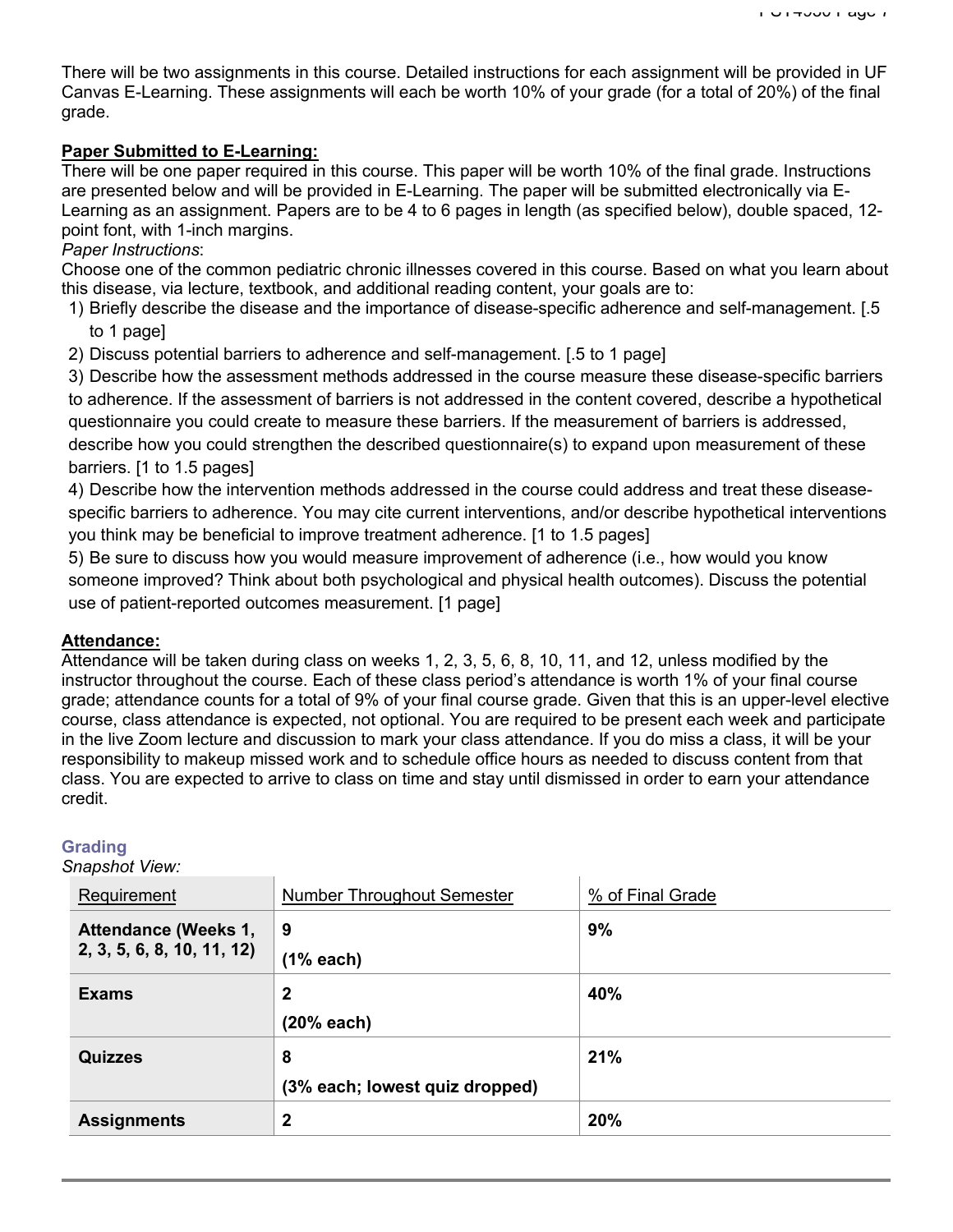|              | (10% each) |      |
|--------------|------------|------|
| Paper        |            | 10%  |
| <b>Total</b> |            | 100% |

### **Point system used (i.e., how do course percentage points translate into letter grades).**

Example:

|                 |     |        |          |     |        | 77                 | 70              | 70                                 | 67 |     |        |              |
|-----------------|-----|--------|----------|-----|--------|--------------------|-----------------|------------------------------------|----|-----|--------|--------------|
| Points          | 93- | $90 -$ | 87       | 83- | $80 -$ |                    |                 | υ-                                 |    | 63- | $60 -$ | <b>Below</b> |
| earned          | 100 | 92     | 89       | 86  | 82     | 79                 | 76              | 70                                 | 69 | 66  | 62     | 60           |
| Letter<br>Grade | A   |        | D.<br>D. | D   | B-     | $\sim$ $\sim$<br>◡ | $\sqrt{ }$<br>৺ | $\sim$<br>$\overline{\mathcal{L}}$ | D+ | D   | ∼      | -            |

Please be aware that a C- is not an acceptable grade for the Bachelor of Health Science Program. A **minimum grade of C is required for general education course credit.**

| ∟etter |     | A-   | B+   | B   | B-   | C+   | ⌒<br>◡              | ⌒<br><b>ے</b> ۔ | D+  | ▃  | -ت   | ⊢<br>- | WF  |     | <b>NG</b> | $\sim$<br>၁- |
|--------|-----|------|------|-----|------|------|---------------------|-----------------|-----|----|------|--------|-----|-----|-----------|--------------|
| Grade  |     |      |      |     |      |      |                     |                 |     |    |      |        |     |     |           |              |
| Grade  | 4.0 | 3.67 | 3.33 | 3.0 | 2.67 | 2.33 | $\Omega$<br>$2.0\,$ | .67             | .33 | .0 | 0.67 | 0.0    | 0.0 | 0.0 | 0.0       | 0.0          |
| Points |     |      |      |     |      |      |                     |                 |     |    |      |        |     |     |           |              |

#### **More information on UF grading policy may be found at:**

**http://gradcatalog.ufl.edu/content.php?catoid=10&navoid=2020#grades**

## **The Respondus LockDown Browser and HonorLock Proctoring Services**

Use of The Respondus LockDown Browser will be required for the syllabus quiz, and all graded quizzes in this course. Use of HonorLock Proctoring Services will be required for all graded exams in this course. Please see details below for requirements to use these services. It is important that you plan ahead to ensure you have met all system and technology requirements to successfully use these services prior to quiz and exam deadlines. A webcam and microphone are required for exams.

## *The Respondus LockDown Browser:*

For graded quizzes, this course will use The Respondus LockDown Browser. If your quiz requires the use of this browser, it will say "requires use of the LockDown browser" in the title of the quiz and you will not be able to begin the quiz in a traditional browser. If you have not already installed the browser, you will be given a link to download the browser, or you may install the browser at any time from

http://www.respondus.com/lockdown/information.pl?ID=364713981 (All UF Computer Labs have LockDown browser installed.) Once you have installed the browser, you may use it for all future quizzes requiring the use of the LockDown browser. Once you have installed the browser on your computer, open the LockDown browser. It will open directly to the Canvas log-in page. Click login in the upper right corner and login using your gatorlink username and password. You will then be in Canvas. Go to the course where the test is being given and begin the quiz. You want to make sure you have a strong, reliable internet connection when using LockDown browser. It is not recommended to take the quiz from a cafe or other open wireless connection. When taking a quiz in the LockDown browser, your computer will be disabled for all purposes except for taking the quiz. You cannot visit another website, open another application, copy/print any screen. The only way to get out of the LockDown browser is to submit your quiz.

#### *HonorLock Proctoring Services:*

For graded exams, this course will use HonorLock proctoring service. HonorLock ensures exam integrity and enables administration of remote online exams.

- There will not be proctoring fees for this course.
- No pre-scheduling is required. You can take your exam at any time during the window it is open in Canvas.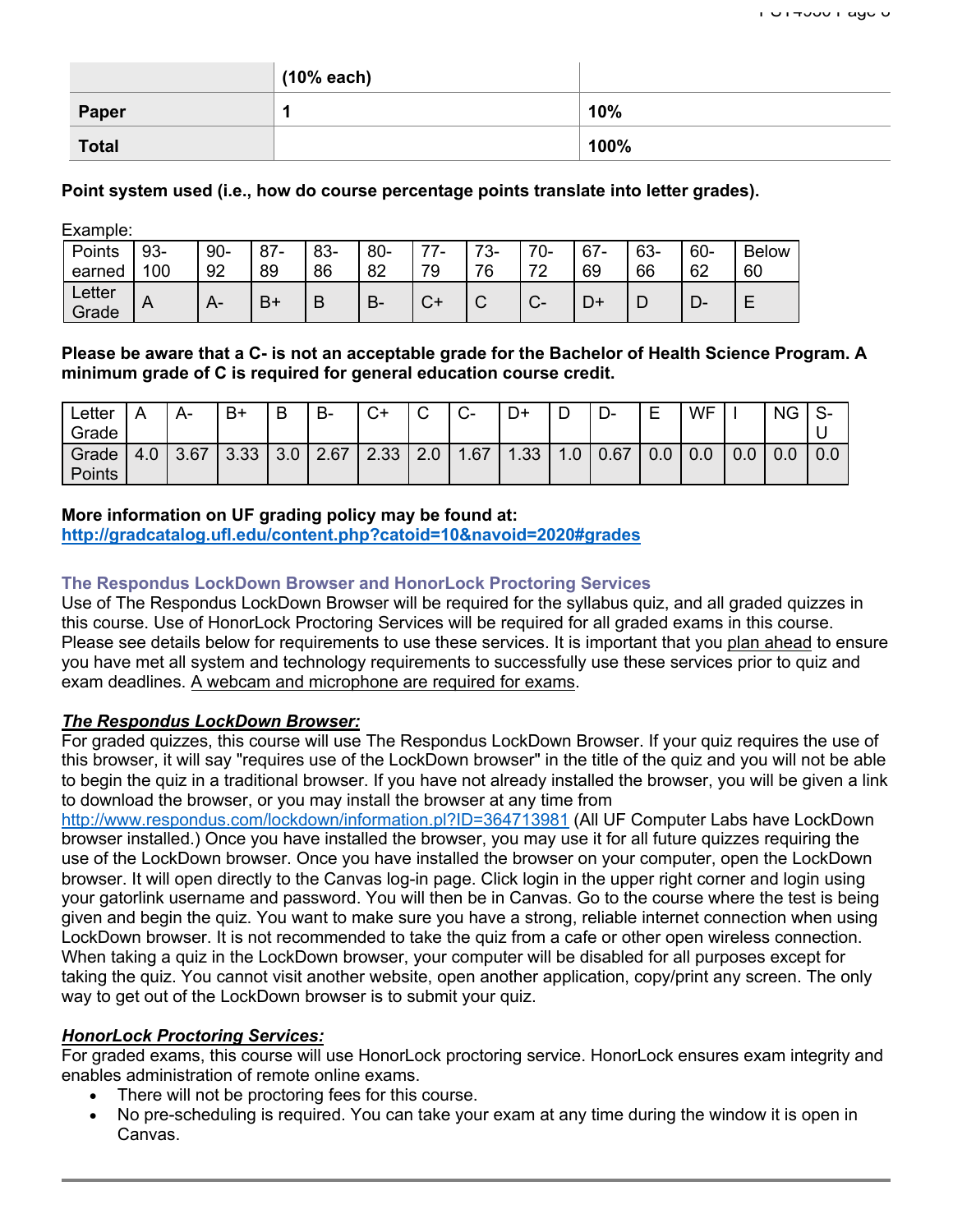- o However, I caution you not to wait until the last minute, because you will run the extreme risk of having the exam close out automatically before you have had your full number of allowed minutes. The exam will close out at the time set in Canvas regardless of how many minutes you have left to take the exam, and you will not be able to finish.
- HonorLock will record and audit your entire exam session.
- All recorded exam sessions will be reviewed as part of your final grade.
- Instances of cheating or inappropriate behavior will be considered violations of the Student Honor Code and will result in disciplinary action.
- Students will need to have Google Chrome, a microphone and webcam in place during the test-taking period. An inexpensive webcam and microphone should work fine. Students will NOT be allowed to take an exam without a webcam.
- Students will need to have some administrative rights on the computer they are using for the exam to enable the proctoring service to function.
- It is recommended that students not use a wireless Internet connection for exams. Please consider wire connecting your wireless laptop to your modem for a more reliable Internet signal during the exams. Inexpensive modem cables are available in most electronic stores and online.

## *HonorLock Set-Up:*

HonorLock is a user-friendly system, but you must follow these guidelines to register and take your exams:

- 1. Review the following HonorLock Student Information to obtain an overview of HonorLock:
- HonorLock Student Proctoring : https://honorlock.com/students
- HonorLock Student Guide : https://drive.google.com/file/d/1ZXoedXeIDOWvvnu2nISikk7WW9Q4ey3d/view
- HonorLock Student Preparation Checklist : http://phhp-mph-studentlifeonline.sites.medinfo.ufl.edu/wordpress/files/2019/01/StudentPreparationLinks.pdf

# *Taking Exams:*

Again, no pre-scheduling is required. You can take your exam at any time during the window it is open in Canvas. Please plan accordingly to *finish your exams* by the time indicated it will close in Canvas.

- Please plan on extra time to complete your exams to accommodate connection time and any technical issues that arise.
- No human proctor will appear. You will take your exam with your camera recording the entire session.
- Once you finish and submit your exam, you will log out, and the exam session will be audited at HonorLock.
- 1. Keep the following in mind:
- 2. You must use Google Chrome browser with HonorLock.
- 3. When it is available open your exam in Canvas.
- 4. Click "Get Started" and "Install Extension".
- 5. Click "Add extension" and then "Take the Quiz/Exam".
- 6. Click "Launch Proctoring" and "Allow" (HonorLock to use your camera).
- 7. Take the required photo by clicking "Take Photo" and click "Accept" if there is a clear image of you on screen. Otherwise "Redo".
- 8. Take the required photo of your picture ID.
- 9. "Begin the Room Scan" by clicking and then scan the room with your camera. Click "I'm done once complete.
- 10. Take the exam as normal.
- 11. Finish the exam, and HonorLock will automatically save and close as well.

# *Quiz and Exam Rules:*

- Quizzes and exams will be administered as described in the course schedule.
- Quizzes and exams are closed book, closed notes.
- Quizzes and exams are to be completed independently.
- No extra materials are allowed (e.g., no blank paper).
- Students must plan to take their quizzes and exams in an environment where other people are not in the room during testing.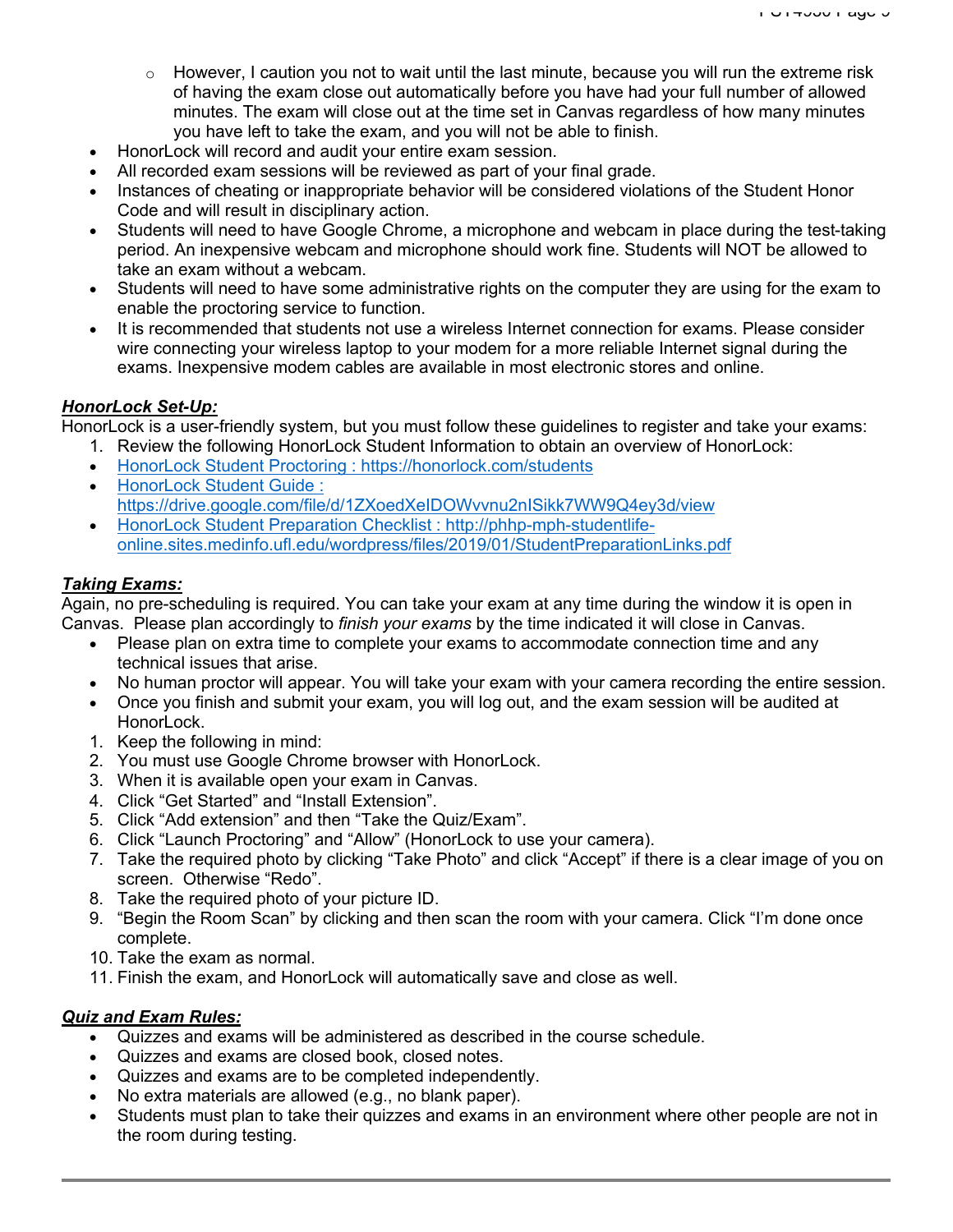$\circ$  HonorLock: You are required to pan your camera around the room and your desk and clear it of anything not allowed in the exams.

### *Support:*

- Respondus LockDown Browser: If you encounter technical difficulties while taking a test using the LockDown browser, call the Help Desk (352) 392-4357 immediately. For more information, visit https://lss.at.ufl.edu/help/Student\_Help.
- HonorLock: Call HonorLock at 855-828-4004 for 24/7 support assistance. Then contact your instructor to let them know you had an issue. If applicable, other emergency numbers are available in your course site.

## **Policies**

## **Exam Policy:**

There will be 2 exams in this course. All exams will be completed during the scheduled time online in UF Canvas eLearning. Exams will consist of multiple choice, true/false, and/or short answer questions. Exams focus on the course content covered since the previous exam; that is, exams will not be cumulative. Each exam is worth 20% of your grade. Exams will be administered through UF eLearning Canvas using HonorLock Proctoring Services, thus a compatible electronic device will be required to take the exam. Exams will be set-up such that you cannot access other browsers or windows on your device while the exam is in session. Exams are closed-book, to be completed independently, and no notes will be allowed.

## **Policy Related to Make up Exams or Other Work:**

We expect you to attend and to be prepared to participate in all class sessions. Personal issues with respect to fulfillment of course requirements will be handled on an individual basis. If you must miss an exam because of a foreseeable conflict (i.e., professional conference, athletic competition, religious observance, etc.) you are expected to notify us immediately to set-up alternative arrangements *prior* to the exam date. If a student is not in class for an exam due to an illness or medical emergency, they will be required to provide a statement from their healthcare provider documenting the illness or medical emergency. A make-up exam will be provided the first day the student returns to their normal class schedule or at the earliest convenience of the instructor. Requirements for make-up exams, assignments, and other work in this course are consistent with university policies that can be found in the online catalog at:

https://catalog.ufl.edu/ugrad/current/regulations/info/attendance.aspx.

Please note all faculty are bound by the UF policy for excused absences. For information regarding the UF Attendance Policy see the Registrar website for additional details: https://catalog.ufl.edu/ugrad/current/regulations/info/attendance.aspx

Excused absences must be consistent with university policies in the Graduate Catalog (http://gradcatalog.ufl.edu/content.php?catoid=10&navoid=2020#attendance) and require appropriate documentation. Additional information can be found here: https://catalog.ufl.edu/ugrad/current/regulations/info/attendance.aspx

## Reporting illnesses and family emergencies:

In the event you experience an unexpected illness, family, or otherwise personal emergency please notify us immediately to set-up alternative arrangements.

The UF Religious Holidays Policy is available at: https://catalog.ufl.edu/ugrad/current/regulations/info/attendance.aspx#religious

For University of Florida Students, the following guidelines apply: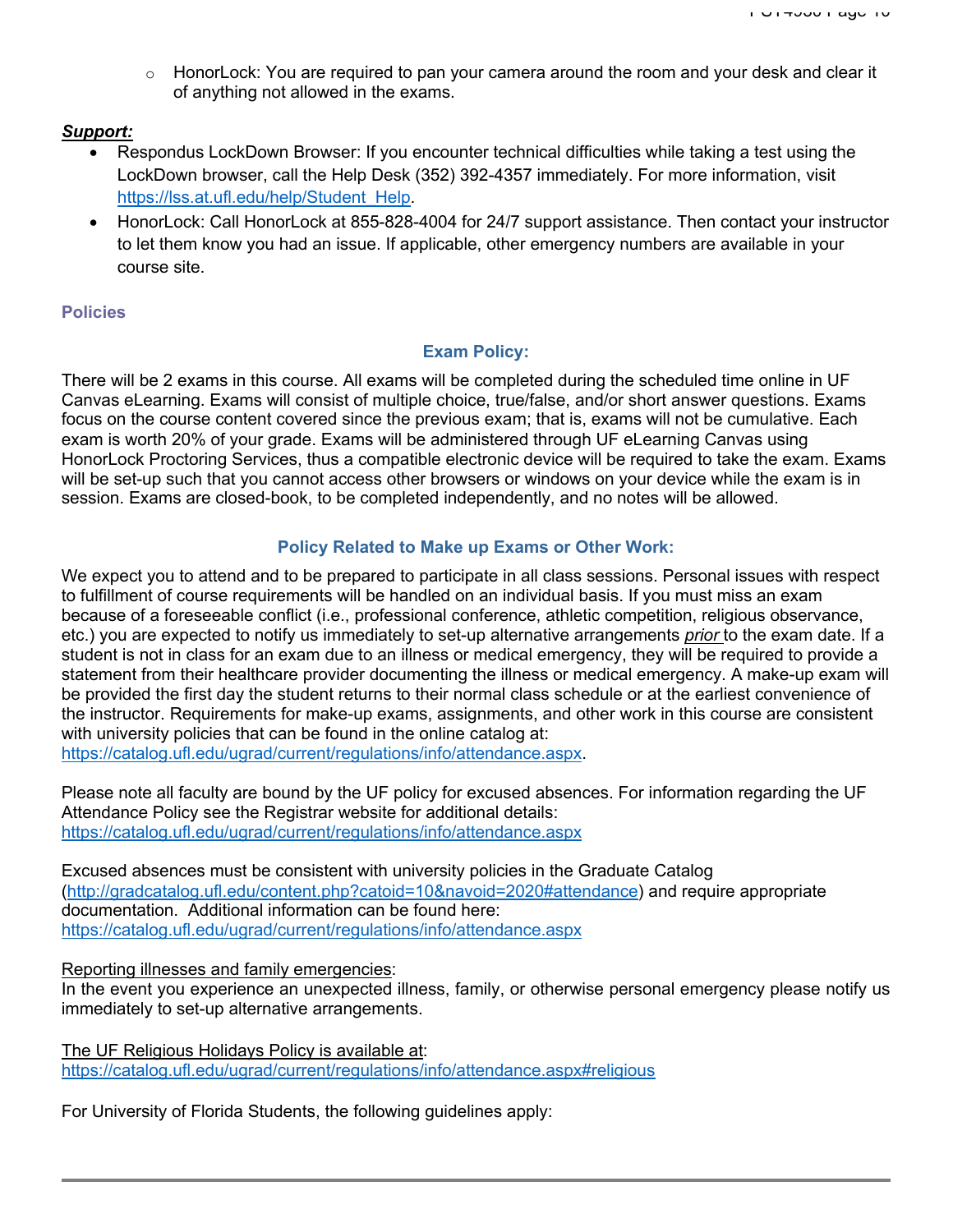- Students, upon prior notification to their instructors, shall be excused from class or other scheduled academic activity to observe a religious holy day of their faith.
- Students shall be permitted a reasonable amount of time to make up the material or activities covered in their absence.
- Students shall not be penalized due to absence from class or other scheduled academic activity because of religious observances.

Any requests for make-ups due to technical issues MUST be accompanied by the ticket number received from LSS when the problem was reported to them. The ticket number will document the time and date of the problem. You MUST e-mail me within 24 hours of the technical difficulty if you wish to request a make-up.

#### **Policy Related to Recording of Lectures:**

Our class sessions may be audio visually recorded for students in the class to refer back and for enrolled students who are unable to attend live. Students who participate with their camera engaged or utilize a profile image are agreeing to have their video or image recorded. If you are unwilling to consent to have your profile or video image recorded, be sure to keep your camera off and do not use a profile image. Likewise, students who un-mute during class and participate orally are agreeing to have their voices recorded. If you are not willing to consent to have your voice recorded during class, you will need to keep your mute button activated and communicate exclusively using the "chat" feature, which allows students to type questions and comments live. The chat will not be recorded or shared. As in all courses, unauthorized recording and unauthorized sharing of recorded materials is prohibited.

### **Policy Related to Required Class Attendance:**

Recordings are not intended to be a replacement or substitute for attending synchronous sessions. They are intended to be a stop-gap for those who miss class due to illness or life events that are unfortunately common during the pandemic. Recordings will be made available in Canvas. As soon as links are available, I will post these. If you miss a class meeting for any reason, make sure to communicate with me.

Attendance is considered an integral part of the learning experience as class discussions and lectures will include valuable material covered in the examinations that is not otherwise covered in the textbook. Thus, class attendance will be taken, and students are expected to attend all classes and participate in class discussions to have exposure to this information. Class attendance will be calculated into your final grade in the course through attendance taken during class. NOTE THAT STUDENTS WHO ARE NOT PRESENT IN CLASS MAY NOT RECEIVE CREDIT FOR TURNING IN AN ASSIGNMENT BASED ON AN IN-CLASS ACTIVITY OR AN IN-CLASS QUIZ ON CANVAS. If students must be absent, they will be responsible for any missed material by acquiring lecture notes from other students who attended. You can expect that class slides will, in most cases, be on Canvas; however, not every lecture has slides that will accompany it and not all information will be on slides. Some material presented in lectures, during in-class discussions, or as provided in supplemental readings will not be in the texts and will be included on examinations. Thus, reduced attendance can be expected to result in a lower course grade.

Requirements for class attendance and make-up exams, assignments, and other work in this course are consistent with university policies that can be found in the online catalog at: https://catalog.ufl.edu/ugrad/current/regulations/info/attendance.aspx.

Please note all faculty are bound by the UF policy for excused absences. For information regarding the UF Attendance Policy see the Registrar website for additional details: https://catalog.ufl.edu/ugrad/current/regulations/info/attendance.aspx

### **Policy Related to Guests Attending Class:**

Only registered students are permitted to attend the course and view course content on Canvas. However, we recognize that students who are caretakers may face occasional unexpected challenges creating attendance barriers. Therefore, by exception, a department chair or his or her designee (e.g., instructors)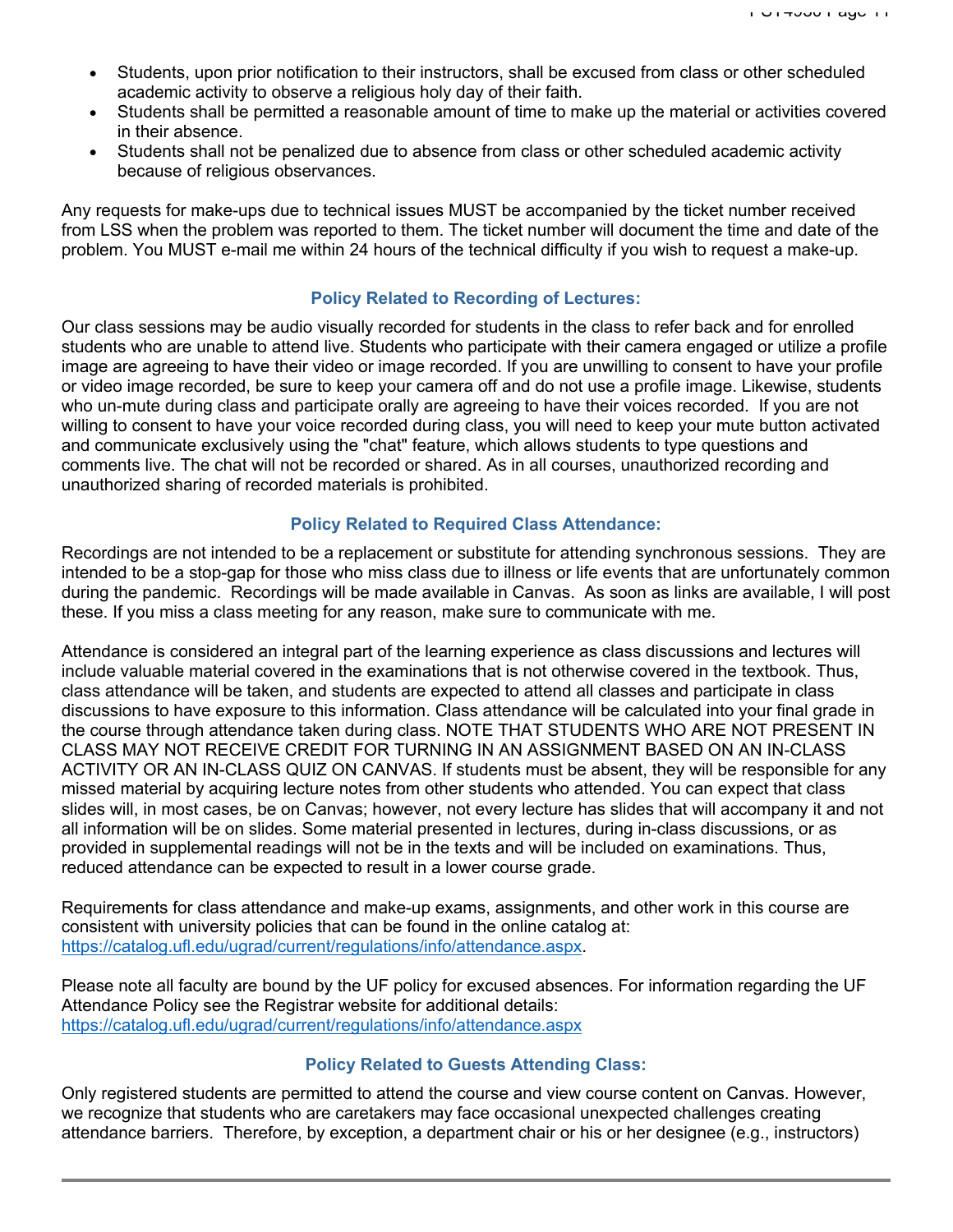may grant a student permission to bring a guest(s) for a total of two class sessions per semester. This is two sessions total across all courses. No further extensions will be granted. Please note that guests are not permitted to attend either cadaver or wet labs. Students are responsible for course material regardless of attendance. For additional information, please review the Classroom Guests of Students policy in its entirety. Link to full policy: http://facstaff.phhp.ufl.edu/services/resourceguide/getstarted.htm

### **Student Expectations, Roles, and Opportunities for Input**

#### **Expectations Regarding Course Behavior:**

- § Students are expected to turn on their video and mute themselves (unmute when speaking) during live lectures
- § Students are expected to attend the entirety of live lectures and live course periods and to limit outside distractions.
- § Students are expected to monitor Canvas for class announcements, changes to the course schedule, or other updates.
- Use of The Respondus LockDown Browser will be required for all graded quizzes in this course. Use of HonorLock Proctoring Services will be required for all graded exams in this course. Please see details below for requirements to use these services. It is important that you plan ahead to ensure you have met all system and technology requirements to successfully use these services prior to quiz and exam deadlines.
- § Media Policy: Given that class lectures are available online, devices will be allowed as part of course participation. Assignments are expected to be completed independently unless otherwise specified.
- § The 5 P's of Student Responsibility for HyFlex Attendance during the Pandemic:
	- $\circ$  Patience: Be patient with the faculty, TAs and peers! This is new. There will be tech challenges.
	- o Preparation: Be prepared for class! This applies to both the content and having your computer & headset/mic set-up ready to go.
	- $\circ$  Participation: Stay focused. The more you focus and participate the more you learn. Ask questions! Whether you are in person or online / remote — ask questions. You are responsible for your own learning. Attending the synchronous sessions as scheduled and participating in the learning activities will facilitate your ability to succeed in this course.
	- o PPE and PHA (Personal Protective Equipment and Public Health Awareness): Follow UF guidelines and wear your mask if you are on campus in the classroom and in all face-to-face interactions. Stay home if you are ill, have any of the symptoms on the UF screening tool, or think you have been exposed to COVID. (See official policies below.)

## **On Campus Face-to-Face:**

If you will have face-to-face instructional sessions to accomplish the student learning objectives of a course. In response to COVID-19, the following policies and requirements are in place to maintain your learning environment and to enhance the safety of our in-classroom interactions.

You are required to wear approved face coverings at all times during class and within buildings. Following and enforcing these policies and requirements are all of our responsibility. Failure to do so will lead to a report to the Office of Student Conduct and Conflict Resolution.

Each course has been assigned a physical classroom with enough capacity to maintain physical distancing (6 feet between individuals) requirements. Please utilize designated seats and maintain appropriate spacing between students. Please do not move desks or stations.

Sanitizing supplies are available in the classroom if you wish to wipe down your desks prior to sitting down and at the end of the class.

Follow your instructor's guidance on how to enter and exit the classroom. Practice physical distancing to the extent possible when entering and exiting the classroom.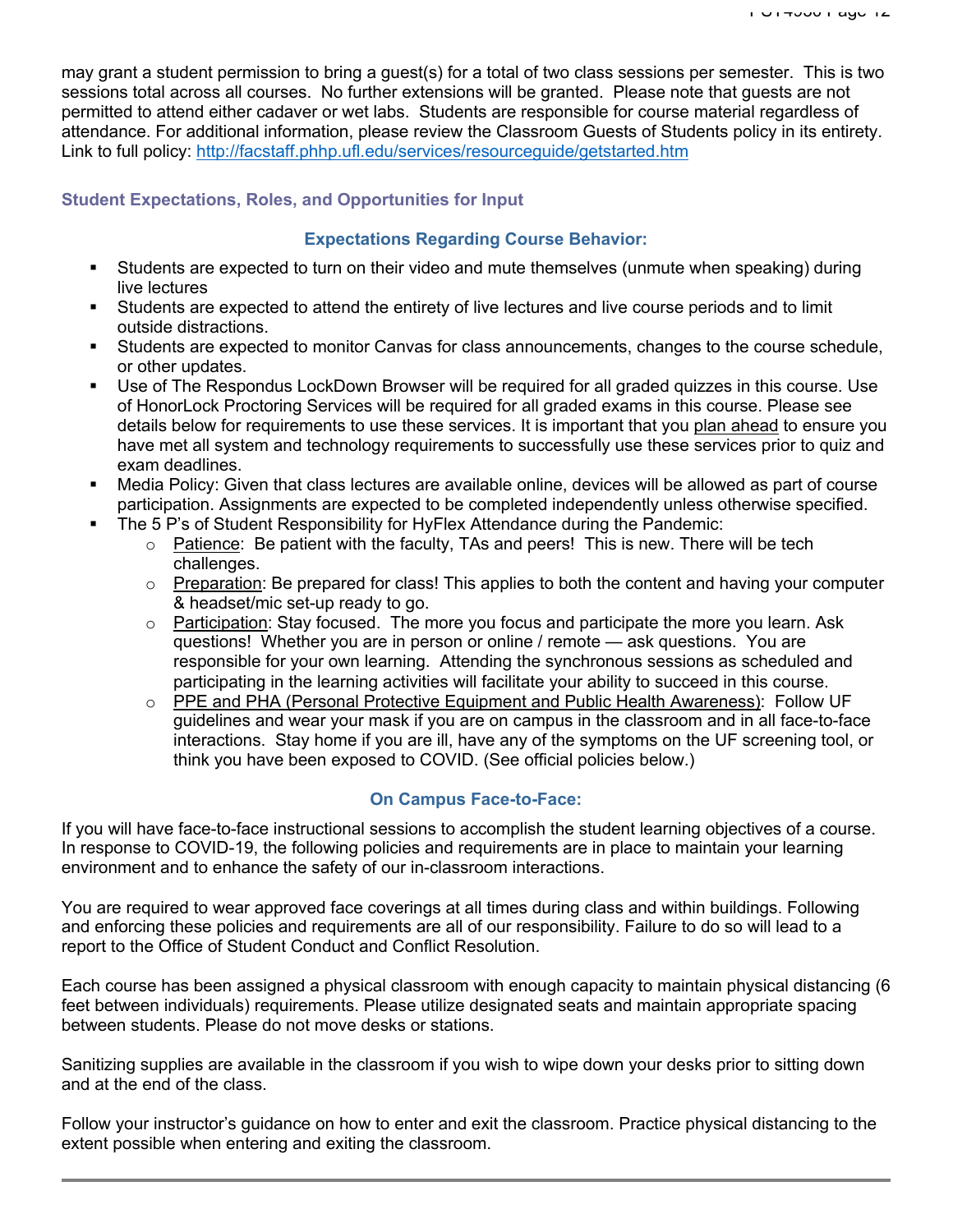If you are experiencing COVID-19 symptoms (https://www.cdc.gov/coronavirus/2019-ncov/symptomstesting/symptoms.html), please use the UF Health screening system (https://coronavirus.ufhealth.org/screentest-protect/covid-19-exposure-and-symptoms-who-do-i-call-if/) and follow the instructions on whether you are able to attend class.

Course materials will be provided to you with an excused absence, and you will be given a reasonable amount of time to make up work (https://catalog.ufl.edu/UGRD/academic-regulations/attendance-policies/).

#### **Remote and Online Synchronous Sessions:**

Class sessions may be audio visually recorded for students in the class to refer back and for enrolled students who are unable to attend live. Students who participate with their camera engaged or utilize a profile image are agreeing to have their video or image recorded. If you are unwilling to consent to have your profile or video image recorded, be sure to keep your camera off and do not use a profile image. Likewise, students who un-mute during class and participate orally are agreeing to have their voices recorded. If you are not willing to consent to have your voice recorded during class, you will need to keep your mute button activated and communicate exclusively using the "chat" feature, which allows students to type questions and comments live. The chat will not be recorded or shared. As in all courses, unauthorized recording and unauthorized sharing of recorded materials is prohibited.

#### **Academic Integrity:**

Students are expected to act in accordance with the University of Florida policy on academic integrity. As a student at the University of Florida, you have committed yourself to uphold the Honor Code, which includes the following pledge:

"We, the members of the University of Florida community, pledge to hold ourselves and our peers to the highest standards of honesty and integrity."

You are expected to exhibit behavior consistent with this commitment to the UF academic community, and on all work submitted for credit at the University of Florida, the following pledge is either required or implied:

"On my honor, I have neither given nor received unauthorized aid in doing this assignment."

It is your individual responsibility to know and comply with all university policies and procedures regarding academic integrity and the Student Honor Code. Violations of the Honor Code at the University of Florida will not be tolerated. Violations will be reported to the Dean of Students Office for consideration of disciplinary action. For additional information regarding Academic Integrity, please see Student Conduct and Honor Code or the Graduate Student Website for additional details: https://www.dso.ufl.edu/sccr/process/student-conduct-honor-code/

http://gradschool.ufl.edu/students/introduction.html

Please remember cheating, lying, misrepresentation, or plagiarism in any form is unacceptable and inexcusable behavior.

#### **Communication Guidelines**

Students are expected to engage in respectful communication with the instructor and other classmates during class an on online platforms (email, Canvas, etc.). Please view the Netiquette Guidelines here: http://teach.ufl.edu/wp-content/uploads/2012/08/NetiquetteGuideforOnlineCourses.pdf

#### **Software Use**

All faculty, staff, and students of the University are required and expected to obey the laws and legal agreements governing software use. Failure to do so can lead to monetary damages and/or criminal penalties for the individual violator. Because such violations are also against University policies and rules,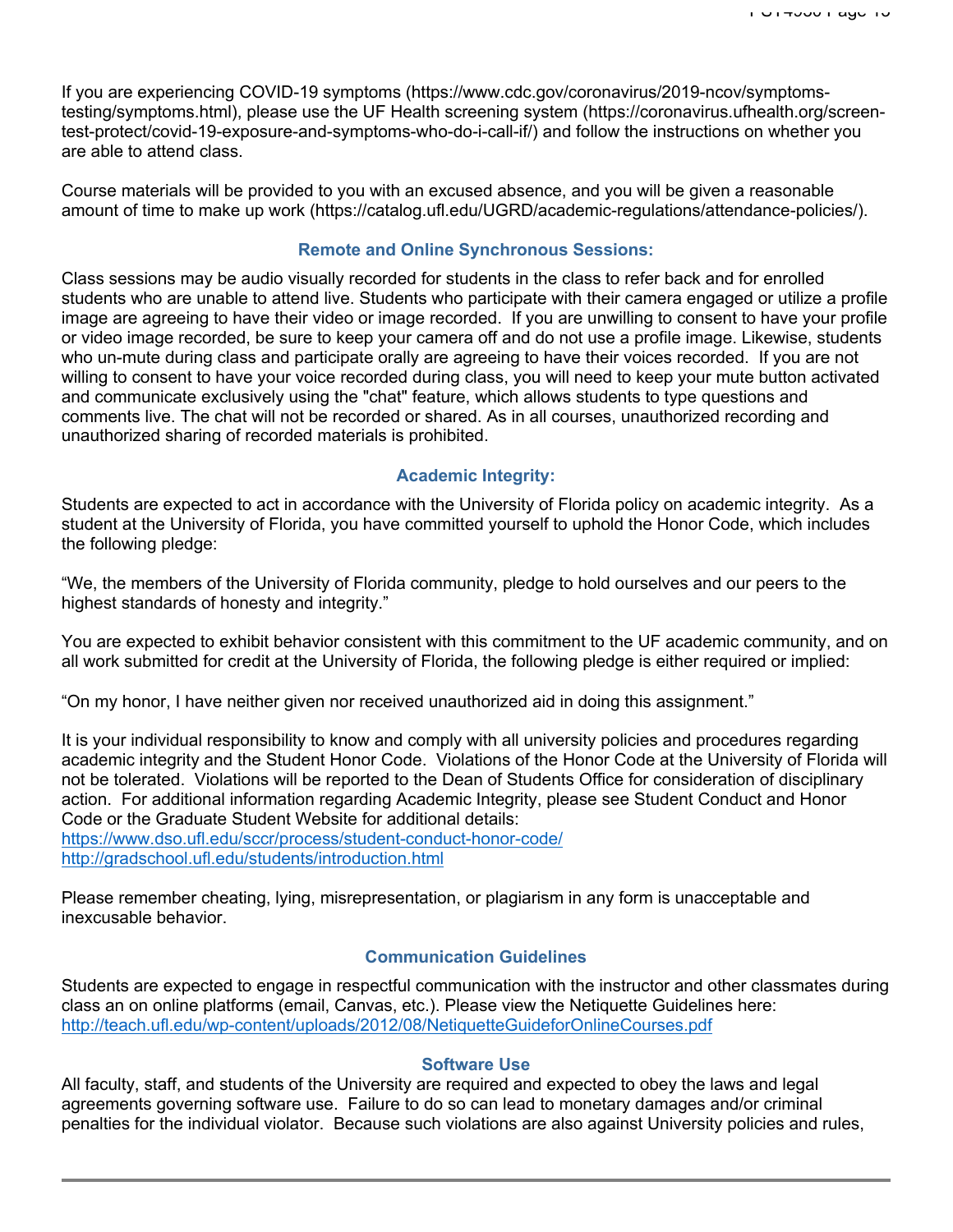disciplinary action will be taken as appropriate. We, the members of the University of Florida community, pledge to uphold ourselves and our peers to the highest standards of honesty and integrity.

#### **Student Privacy**

There are federal laws protecting your privacy with regards to grades earned in courses and on individual assignments. For more information, please see: http://registrar.ufl.edu/catalog0910/policies/regulationferpa.html

### **Online Faculty Course Evaluation Process:**

Students are expected to provide professional and respectful feedback on the quality of instruction in this course by completing course evaluations online via GatorEvals. Guidance on how to give feedback in a professional and respectful manner is available at https://gatorevals.aa.ufl.edu/students/. Students will be notified when the evaluation period opens, and can complete evaluations through the email they receive from GatorEvals, in their Canvas course menu under GatorEvals, or via https://ufl.bluera.com/ufl/. Summaries of course evaluation results are available to students at https://gatorevals.aa.ufl.edu/public-results/.

#### **Support Services**

### **Students Requiring Accommodations:**

If you require classroom accommodation because of a disability, it is strongly recommended you register with the Dean of Students Office http://www.dso.ufl.edu within the first week of class or as soon as you believe you might be eligible for accommodations. The Dean of Students Office will provide documentation of accommodations to you, which you must then give to me as the instructor of the course to receive accommodations. Please do this as soon as possible after you receive the letter. Students with disabilities should follow this procedure as early as possible in the semester. The College is committed to providing reasonable accommodations to assist students in their coursework.

## **Counseling and Student Health:**

Students sometimes experience stress from academic expectations and/or personal and interpersonal issues that may interfere with their academic performance. If you find yourself facing issues that have the potential to or are already negatively affecting your coursework, you are encouraged to talk with an instructor and/or seek help through University resources available to you.

- The Counseling and Wellness Center 352-392-1575 offers a variety of support services such as psychological assessment and intervention and assistance for math and test anxiety. Visit their web site for more information: http://www.counseling.ufl.edu. Online and in person assistance is available.
- You Matter We Care website: http://www.umatter.ufl.edu/. If you are feeling overwhelmed or stressed, you can reach out for help through the You Matter We Care website, which is staffed by Dean of Students and Counseling Center personnel.
- The Student Health Care Center at Shands is a satellite clinic of the main Student Health Care Center located on Fletcher Drive on campus. Student Health at Shands offers a variety of clinical services. The clinic is located on the second floor of the Dental Tower in the Health Science Center. For more information, contact the clinic at 392-0627 or check out the web site at: https://shcc.ufl.edu/
- Crisis intervention is always available 24/7 from: Alachua County Crisis Center: (352) 264-6789 http://www.alachuacounty.us/DEPTS/CSS/CRISISCENTER/Pages/CrisisCenter.aspx

**Do not wait until you reach a crisis to come in and talk with us. We have helped many students through stressful situations impacting their academic performance. You are not alone so do not be afraid to ask for assistance.**